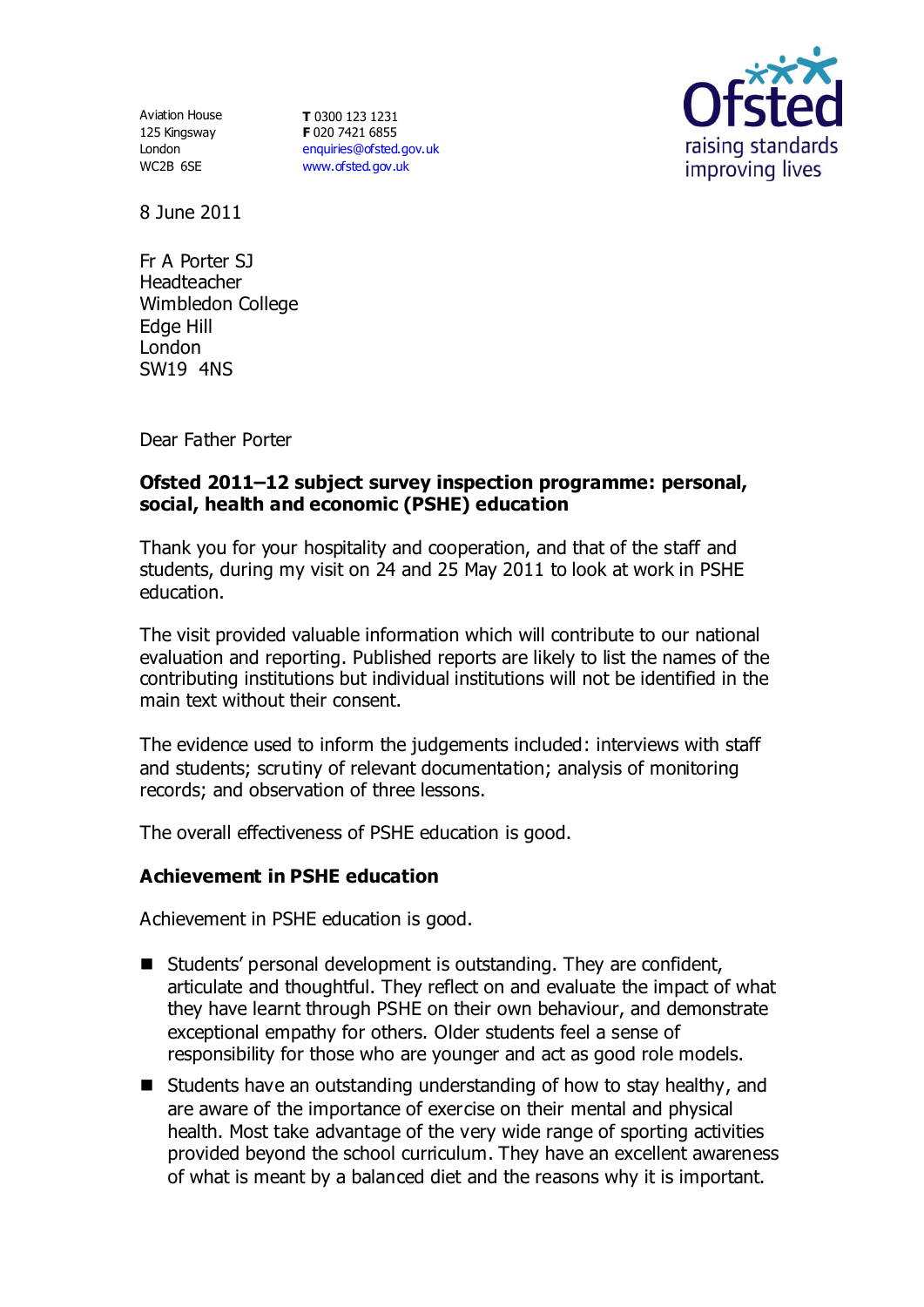- Students' awareness of how to judge and minimise risk in a range of situations is excellent. They have a range of strategies to help them resist peer pressure.
- Students' understanding of sexual and relationship issues is satisfactory.
- Their understanding of financial issues is excellent in some areas, but less secure in others.

# **Quality of teaching of PSHE education**

The quality of teaching of PSHE education is good.

- Generally, teachers' subject knowledge is excellent because they are subject specialists for the different aspects of PSHE education; for example, drug use and misuse in science, financial planning in mathematics, and social and moral issues within religious education. When this is not the case, for example in the follow-up work on focus days, planning is done as a team, and students report that teachers are well informed.
- A wide range of resources and teaching strategies is used, such as role play, discussion and debate. Good use is made of technology, such as interactive whiteboards.
- Although some of the content of lessons in other subjects is appropriate for the PSHE curriculum, learning objectives are not sufficiently focused on PSHE. Planned activities meet the needs of different groups and individual students, although the most able are not always sufficiently challenged.
- Students are good at listening to one another, working in groups and discussing the issues raised. Relationships between students and staff are very positive and warm. The school's approach is very inclusive, with all students expected, encouraged and supported to take part in all activities including those that are extra-curricular, such as school trips and sport.
- There is no system in place to assess students' progress in PSHE education, although some assessment of subject knowledge is carried out through other subjects. Achievement is not reported to parents.

## **Quality of the curriculum in PSHE education**

The quality of the PSHE education curriculum is good.

- $\blacksquare$  The curriculum is stimulating and imaginative. It provides many opportunities for high-quality PSHE education through focus days, assemblies and extra-curricular activities. Students can recall a wide range of memorable activities, and describe its impact on their knowledge, behaviour and understanding. In particular, the sessions delivered by outside speakers are frequently of very high quality.
- Students make a very positive contribution to PSHE through their regular preparation for and participation in weekly assemblies. However, because the learning objectives are not made explicit, the guidance provided for